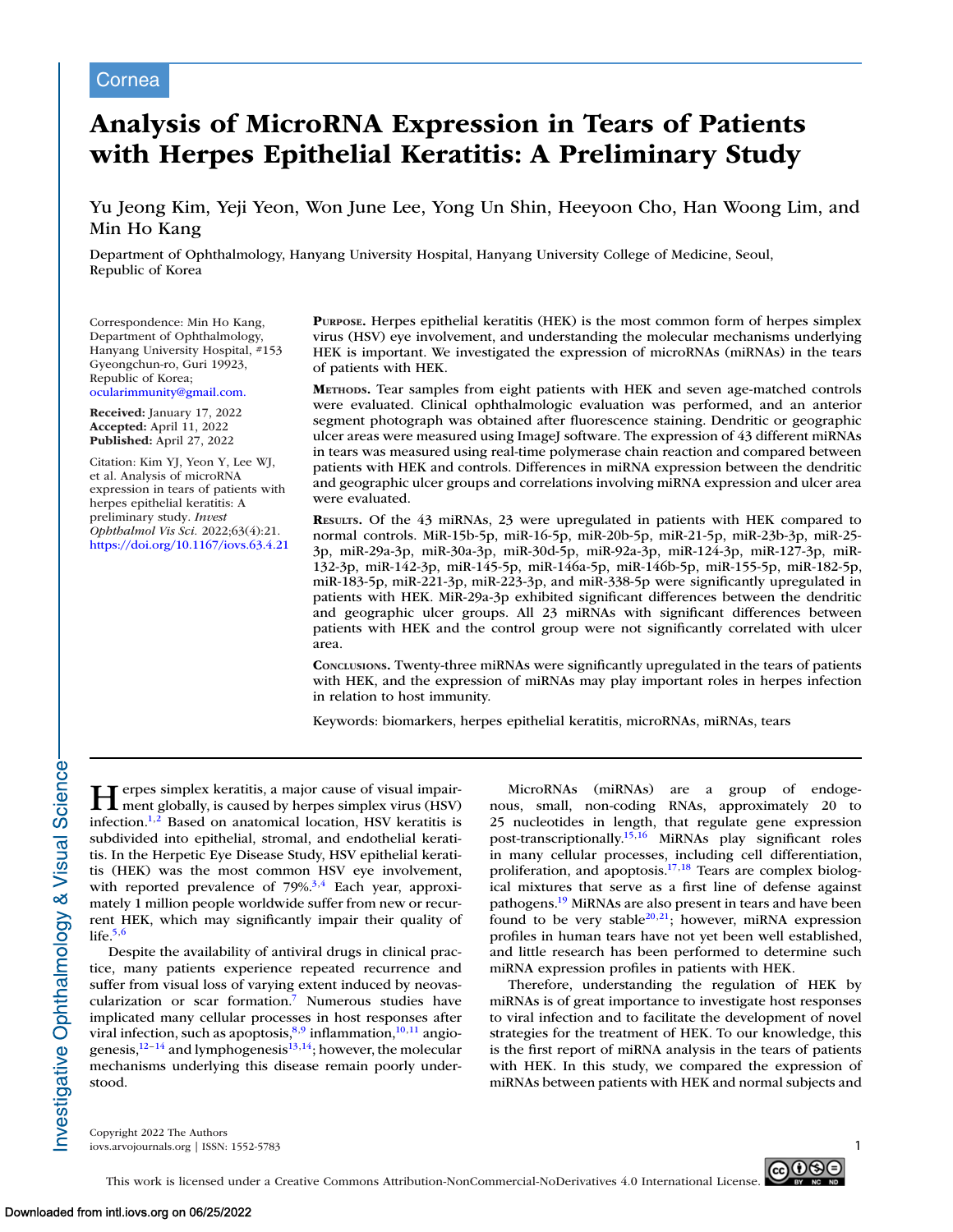examined the correlation between miRNA expression and ulcer area.

#### **MATERIALS AND METHODS**

This was a prospective cross-sectional study. The study protocol was approved by the Institutional Review Board of Hanyang University Hospital (no. HYUH 2018-10-013-003). Written informed consent was obtained from all subjects. The study design followed the tenets of the Declaration of Helsinki for biomedical research.

## **Patient Enrollment**

Fifteen tear samples were collected from normal participants (seven eyes) and patients with HEK (eight eyes) at the Hanyang University Hospital. HEK is usually diagnosed based on characteristic clinical features including typical patterns of dendritic and geographic ulcers with terminal bulbs, as well as a history of recurrent herpes simplex keratitis, and was confirmed by response to acyclovir treatment after enrollment in this study. Patients with herpes stromal keratitis, endothelitis, and pseudodendritic lesions were excluded. Participants in this study did not use any eye drops or antiviral agents. Careful history-taking and clinical ophthalmologic assessments were performed. When both eyes were involved, the eye with the most severe lesion was selected. After fluorescein staining, anterior segment photography was performed, and the area of the dendritic or geographic ulcer to be fluorescently stained was measured using ImageJ software (National Institutes of Health, Bethesda, MD, USA) (Fig. 1). Each ulcer was measured three times using ImageJ, and the average value of these areas was used. For multiple lesions, the sum of the areas was calculated.

#### **Sample Collection**

Tear samples were acquired non-traumatically from the inferior tear meniscus of the affected eye using micropipettes (Eppendorf, Hamburg, Germany) before clinical examination, especially fluorescein delivery. Care was taken to avoid touching corneal and conjunctival surfaces. Tear samples were placed in microtubes and stored at −80°C until further examination, including total RNA extraction, complemen-



**FIGURE 1.** Representative example of dendritic or geographic corneal ulcer area measurements using ImageJ software.

tary DNA (cDNA) synthesis, pre-amplification, and real-time polymerase chain reaction (PCR). Tear samples were homogenized in QIAzol reagent (QIAGEN, Hilden, Germany). Total RNA, including small RNAs and miRNAs, was isolated from tear samples using the QIAGEN miRNeasy Serum/Plasma Kit and miScript Primer Assay according to the manufacturer's instructions. RNA samples were stored at −80°C until cDNA synthesis. The isolated RNA was reverse-transcribed into cDNA using the QIAGEN miScript II RT Kit. Prior to PCR, cDNA samples were pre-amplified using the QIAGEN miScript PreAMP PCR Kit and miScript PreAMP Primer Mix. All reactions were performed in accordance with the manufacturer's protocol. The miRNA expression profiling was performed using a customized miScript miRNA PCR array of the selected 43 miRNAs of interest (see [Table 2\)](#page-2-0). Quantitative real-time PCR (RT-qPCR) reactions were carried out using the Roche LightCycler 480 SYBR Green platform (Roche Diagnostics, Basel, Switzerland), following the manufacturer's protocols.

## **Normalization and Relative Quantification of Tear miRNA Expression**

To eliminate the normalization issue for miRNA expression in tears, in the absence of stable RNA we used the global mean normalization method for normalizing serum/plasma miRNA expression[.22](#page-6-0) The global mean normalization of the miRNA RT-qPCR data was performed using the QIAGEN GeneGlobe Data Analysis Center. The relative expression of miRNAs was calculated using the comparative  $C_T$  ( $\Delta \Delta C_T$ ) method. Fold-changes were calculated using the  $2^{-\Delta\Delta CT}$ method  $23,24$ 

#### **Statistical Analysis**

Data are presented as means  $\pm$  SD. Differences between controls and patients with HEK and between patients with HEK with dendritic and geographic ulcers were estimated using a two-tailed Mann–Whitney *U* test. Only candidate miRNAs that showed significant differences between the control group and patients with HEK  $(P < 0.05)$  were selected for correlation analysis. Spearman correlation analysis was used to study correlations involving miRNA values and ulcer area. All analyses were performed using SPSS Statistics 17.0 (IBM, Chicago, IL, USA). Statistical significance was set at *P* < 0.05.

#### **RESULTS**

#### **Clinical Characteristics of Subjects**

For this study, eight patients with HEK and seven controls were included. The mean ages of patients with HEK and the control subjects were 56.25  $\pm$  7.63 years and 48.29  $\pm$ 9.98 years, respectively. There were no significant differences in age distribution between patients with HEK and controls  $(P = 0.0703)$ . All eight patients had underlying systemic diseases, such as hypertension, diabetes mellitus, and rheumatic diseases [\(Table 1\)](#page-2-0). There were two cases of bilateral invasion and six cases of unilateral invasion. Two patients with bilateral invasion were taking prednisolone for rheumatic disease, and one of them was taking tenofovir for chronic hepatitis B. The average time from onset of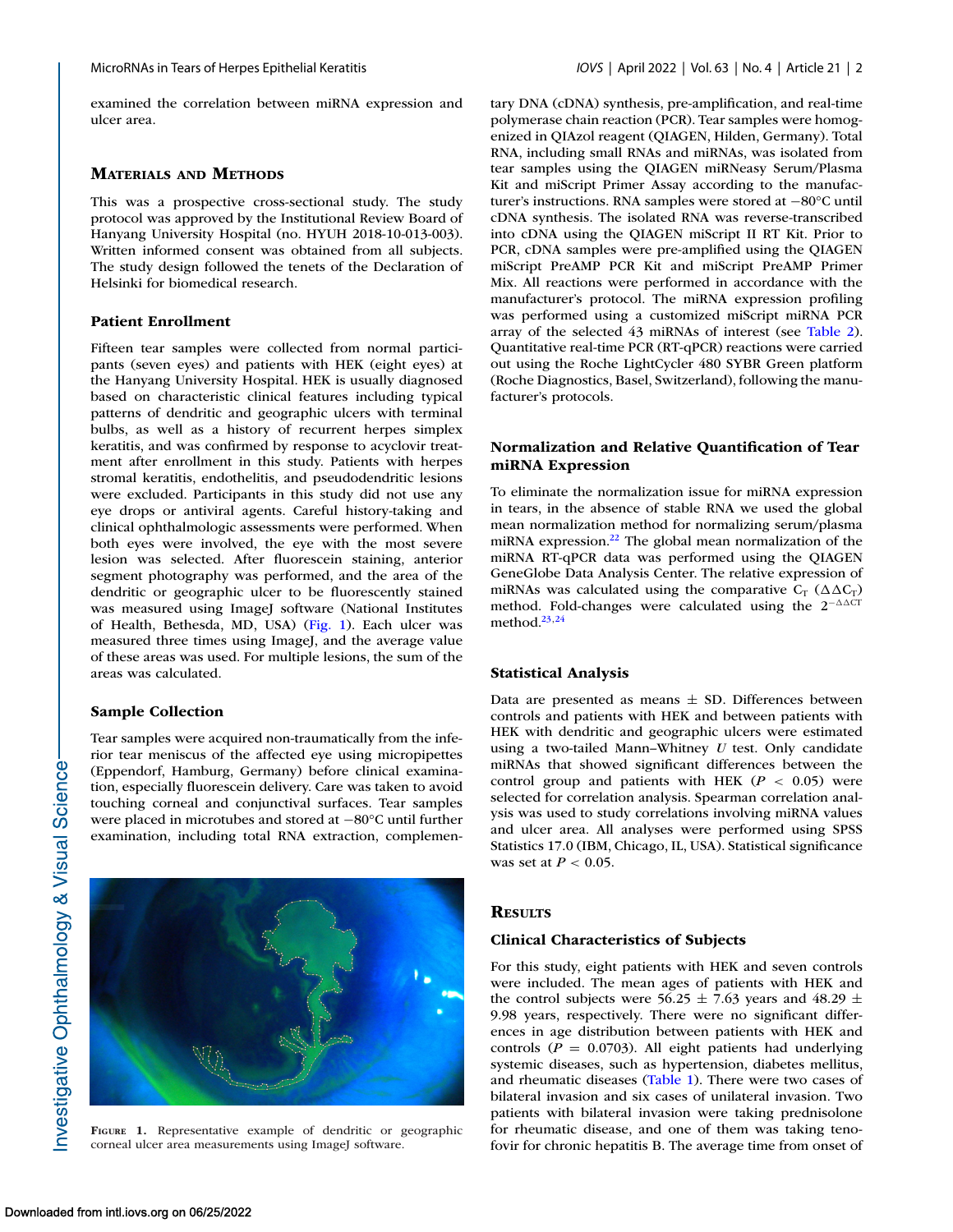<span id="page-2-0"></span>**TABLE 1.** Demographic and Clinical Data for Patients with HEK

| Case | Age | <b>Sex</b> | Laterality       | <b>Systemic Disease</b>          | <b>Ocular History</b>         | <b>VA</b> | <b>IOP</b> | <b>Time After Symptom</b><br>Onset (Days) |
|------|-----|------------|------------------|----------------------------------|-------------------------------|-----------|------------|-------------------------------------------|
| 1    | 42  | F          | <b>Bilateral</b> | RA, chronic hepatitis B          |                               | 0.4       | 15         | 3                                         |
| 2    | 63  | M          | Unilateral       | HTN, ITP                         |                               | 0.7       | 13         | Unknown                                   |
| 3    | 53  | M          | Unilateral       | <b>HTN</b>                       |                               | 0.6       | 11         | 10                                        |
| 4    | 60  | М          | Unilateral       | <b>HTN</b>                       | Glaucoma (betaxolol,          | 0.5       | 10         |                                           |
|      |     |            |                  |                                  | tafluprost), cataract surgery |           |            |                                           |
| 5    | 53  | F          | Unilateral       | HTN, thyroid papillary<br>cancer |                               | 0.2       | 16         | 10                                        |
| 6    | 63  | M          | Unilateral       | DM, unstable angina              |                               | 0.05      | Not check  |                                           |
|      | 65  | M          | Unilateral       | Behcet's disease                 | Uveitis                       | 0.2       | 15         | Unknown                                   |
| 8    | 52  | F          | Bilateral        | Dermatomyositis                  |                               | 0.5       | 16         | 21                                        |

VA, visual acuity; IOP, intraocular pressure; F, female; M, male; RA, rheumatoid arthritis; HTN, hypertension; ITP, idiopathic thrombocytopenic purpura; DM, diabetes mellitus.

symptoms to the visit was  $7.67 \pm 7.74$  days. Participant demographic and clinical data are summarized in Table 1.

**TABLE 2.** Expression of Tear MicroRNAs in Patients with HEK Compared with Control Group

# **Differential Expression of miRNAs in Patients with HEK and Controls**

Of the 43 miRNAs, 23 were upregulated in patients with HEK compared to those in the normal controls (Table 2). The 23 miRNAs upregulated in patients with HEK were miR-15b-5p, miR-16-5p, miR-20b-5p, miR-21-5p, miR-23b-3p, miR-25-3p, miR-29a-3p, miR-30a-3p, miR-30d-5p, miR-92a-3p, miR-124- 3p, miR-127-3p, miR-132-3p, miR-142-3p, miR-145-5p, miR-146a-5p, miR-146b-5p, miR-155-5p, miR-182-5p, miR-183-5p, miR-221-3p, miR-223-3p, and miR-338-5p [\(Fig. 2\)](#page-3-0).

# **Comparison of miRNAs in Patients with HEK with Dendritic and Geographic Ulcers**

HEK initially appears as small vesicles or punctate epithelial keratopathies and progresses to dendritic and geographic ulcers. The subjects in this study had no punctate epithelial keratopathy and had three dendritic ulcers and five geographic ulcers. We compared miRNA expression in the dendritic and geographic ulcer groups. Moreover, miR-29a-3p was significantly increased in the dendritic ulcer group compared to that in the geographic ulcer group [\(Table 3\)](#page-4-0).

# **Correlation Between Ulcer Area and miRNA Levels in Patients with HEK**

The areas of dendritic or geographic ulcers were measured to determine HEK severity. The correlation between the ulcer area and the level of miRNAs that was relatively significant in the HEK group was analyzed. None of the miRNAs was significantly correlated with ulcer areas [\(Table 4\)](#page-4-0).

#### **DISCUSSION**

In this study, we found that the expression of the following 23 miRNAs was increased in the tears of patients with HEK compared to the control group: miR-15b-5p, miR-16-5p, miR-20b-5p, miR-21-5p, miR-23b-3p, miR-25-3p, miR-29a-3p, miR-30a-3p, miR-30d-5p, miR-92a-3p, miR-124-3p, miR-127- 3p, miR-132-3p, miR-142-3p, miR-145-5p, miR-146a-5p, miR-146b-5p, miR-155-5p, miR-182-5p, miR-183-5p, miR-221-3p, miR-223-3p, and miR-338-5p. We used an efficient

|                      |                  | $\Delta C_T$ <sup>†</sup> (Mean $\pm$ SD) |                    |                      |
|----------------------|------------------|-------------------------------------------|--------------------|----------------------|
| <b>MicroRNA</b>      | <b>HEK</b>       | Control                                   | <b>Fold-Change</b> | $\boldsymbol{P}$     |
| $m$ iR-15 $b$ -5 $p$ | $2.93 \pm 2.08$  | 7.32 $\pm 1.57$                           | 20.92              | $0.003^*$            |
| $m$ iR-16-5 $p$      | $1.96 \pm 2.95$  | $6.45 \pm 1.03$                           | 22.54              | $0.011$ <sup>*</sup> |
| $m$ iR-17-5 $p$      | $7.66 \pm 5.71$  | $9.15 \pm 1.41$                           | 2.82               | 0.118                |
| $m$ iR-20a-5p        | $5.64 \pm 5.51$  | 7.40 $\pm$ 1.36                           | 3.39               | 0.105                |
| $m$ iR-20b-5p        | $7.97 \pm 5.49$  | $13.01 \pm 3.41$                          | 32.92              | $0.045$ <sup>*</sup> |
| $m$ iR-21-5 $p$      | $-3.71 \pm 2.35$ | $0.69 \pm 1.89$                           | 21.17              | $0.003*$             |
| $m$ iR-23b-3p        | $2.04 \pm 2.25$  | $4.58 \pm 1.19$                           | 5.81               | $0.049$ <sup>*</sup> |
| $m$ iR-25-3 $p$      | $3.11 \pm 2.25$  | $6.90 \pm 1.60$                           | 13.79              | $0.008^*$            |
| $m$ iR-29a-3p        | $1.87 \pm 2.38$  | $5.10 \pm 1.36$                           | 9.40               | $0.011$ <sup>*</sup> |
| $m$ iR-30a-3p        | 7.29 $\pm$ 3.93  | $9.38 \pm 1.68$                           | 4.26               | $0.037$ <sup>*</sup> |
| miR-30b-5p           | 5.86 $\pm$ 5.03  | $6.43 \pm 1.21$                           | 1.49               | 0.165                |
| $m$ iR-30c-5p        | $6.29 \pm 5.14$  | 7.91 $\pm$ 1.95                           | 3.07               | 0.247                |
| miR-30d-5p           | $4.69 \pm 2.41$  | $6.93 \pm 1.28$                           | 4.72               | $0.049*$             |
| $m$ iR-34a-5p        | $6.31 \pm 4.77$  | $9.43 \pm 4.22$                           | 8.71               | 0.183                |
| $miR-92a-3p$         | $2.05 \pm 2.27$  | $4.92 \pm 1.39$                           | 7.30               | $0.028^*$            |
| $m$ iR-93-5 $p$      | $6.73 \pm 4.88$  | $8.80 \pm 1.21$                           | 4.21               | 0.083                |
| $m$ iR-99a-5p        | $7.45 \pm 5.77$  | 7.79 $\pm$ 1.27                           | 1.27               | 0.132                |
| miR-100-5p           | 7.30 $\pm$ 5.81  | $7.62 \pm 1.22$                           | 1.25               | 0.105                |
| miR-103a-3p          | $10.38 \pm 5.62$ | $11.98 \pm 3.26$                          | 3.03               | 0.48                 |
| miR-124-3p           | 7.26 $\pm$ 1.37  | $9.40 \pm 0.99$                           | 4.41               | $0.008*$             |
| miR-125b-5p          | $3.19 \pm 3.13$  | $5.15 \pm 1.11$                           | 3.90               | 0.105                |
| miR-127-3p           | $4.15 \pm 1.96$  | $6.83 \pm 1.06$                           | 6.40               | $0.028^*$            |
| miR-132-3p           | $6.77 \pm 4.36$  | $10.60 \pm 2.87$                          | 14.14              | $0.032^*$            |
| miR-134-5p           | $13.62 \pm 4.01$ | $16.51 \pm 0.00$                          | 7.39               | 0.082                |
| miR-137              | $16.51 \pm 0.00$ | $16.51 \pm 0.00$                          | 1.00               | 1                    |
| miR-142-3p           | $5.77 \pm 4.84$  | $13.66 \pm 3.87$                          | 237.35             | $0.007^*$            |
| miR-142-5p           | $13.32 \pm 6.05$ | $14.55 \pm 3.42$                          | 2.34               | 0.882                |
| miR-143-3p           | $12.61 \pm 6.19$ | $14.87 \pm 2.81$                          | 4.81               | 0.63                 |
| miR-145-5p           | $4.73 \pm 2.31$  | 7.55 $\pm$ 1.18                           | 7.09               | $0.021$ <sup>*</sup> |
| $m$ iR-146a-5p       | $2.80 \pm 2.37$  | $5.66 \pm 2.15$                           | 7.23               | $0.028^{*}$          |
| miR-146b-5p          | 7.81 $\pm$ 5.66  | $13.20 \pm 4.22$                          | 41.98              | $0.042^*$            |
| miR-152-3p           | $8.18 \pm 5.68$  | $8.48 \pm 1.27$                           | 1.23               | 0.417                |
| miR-155-5p           | $9.85 \pm 4.49$  | $14.99 \pm 2.61$                          | 35.32              | $0.020^{*}$          |
| miR-182-5p           | 7.82 $\pm$ 4.00  | $12.63 \pm 3.88$                          | 28.15              | $0.023$ <sup>*</sup> |
| miR-183-5p           | $6.93 \pm 4.51$  | $10.53 \pm 3.36$                          | 12.13              | $0.043$ <sup>*</sup> |
| miR-203a-3p          | $1.65 \pm 3.73$  | $3.91 \pm 1.83$                           | 4.79               | 0.132                |
| $m$ iR-221-3p        | $4.93 \pm 5.33$  | 7.79 $\pm$ 1.30                           | 7.26               | $0.049*$             |
| miR-223-3p           | $-1.86 \pm 3.08$ | $4.53 \pm 1.16$                           | 83.89              | $0.003*$             |
| miR-302d-5p          | $14.74 \pm 3.53$ | $14.95 \pm 2.81$                          | 1.16               | 1                    |
| miR-338-5p           | $4.67 \pm 2.51$  | $6.73 \pm 1.22$                           | 4.16               | $0.049$ <sup>*</sup> |
| $m$ iR-365b-3p       | $6.14 \pm 4.98$  | $7.38 \pm 1.71$                           | 2.36               | 0.165                |
| miR-374c-5p          | $12.2 \pm 5.98$  | $14.25 \pm 3.91$                          | 4.12               | 0.449                |
| miR-487b-3p          | $15.91 \pm 1.70$ | $16.51 \pm 0.00$                          | 1.52               | 0.35                 |

 $P < 0.05$ .

<sup>†</sup> Where  $\Delta C_T = C_T$  (gene of interest) –  $C_T$  (housekeeping gene).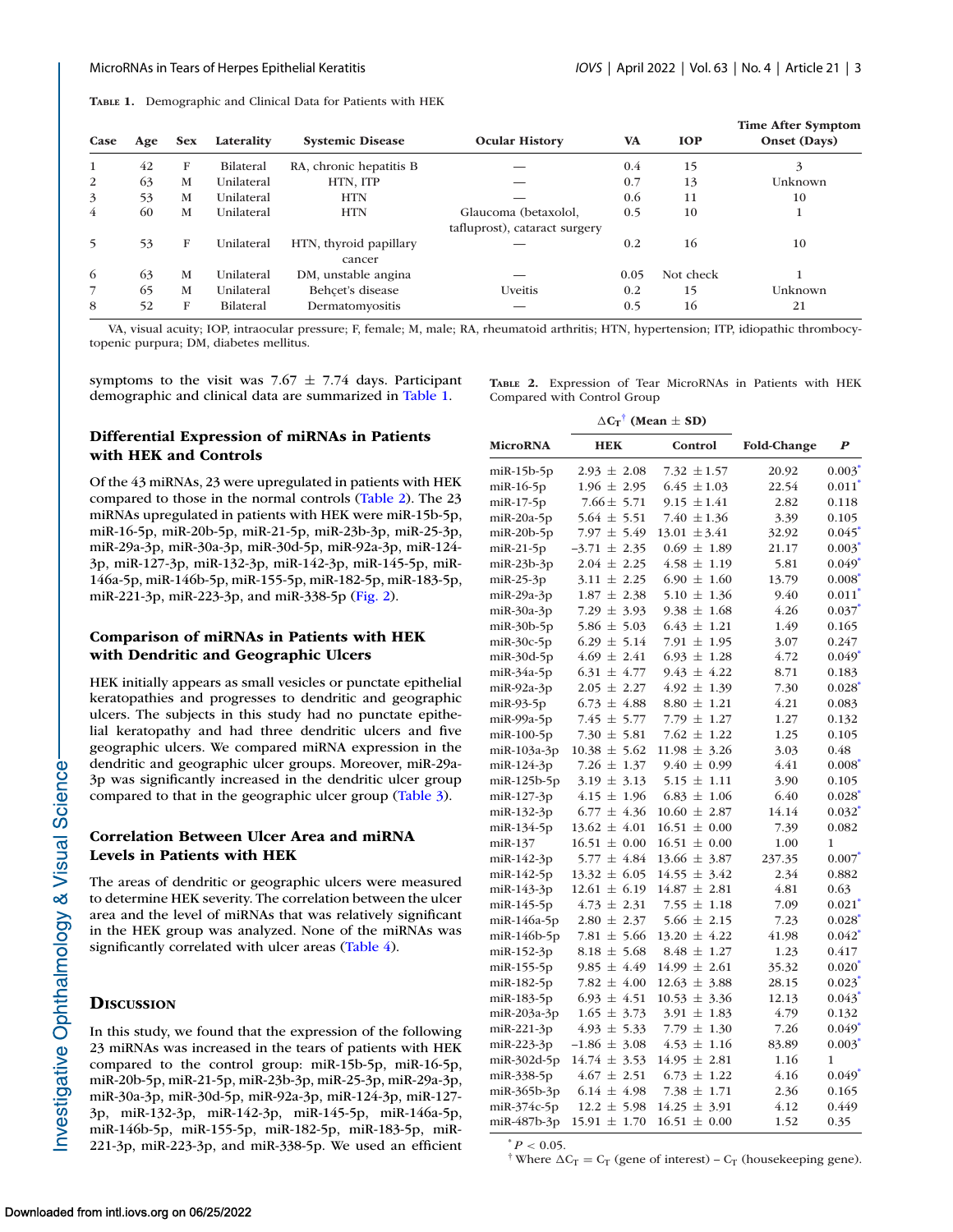<span id="page-3-0"></span>



Investigative Ophthalmology & Visual Science-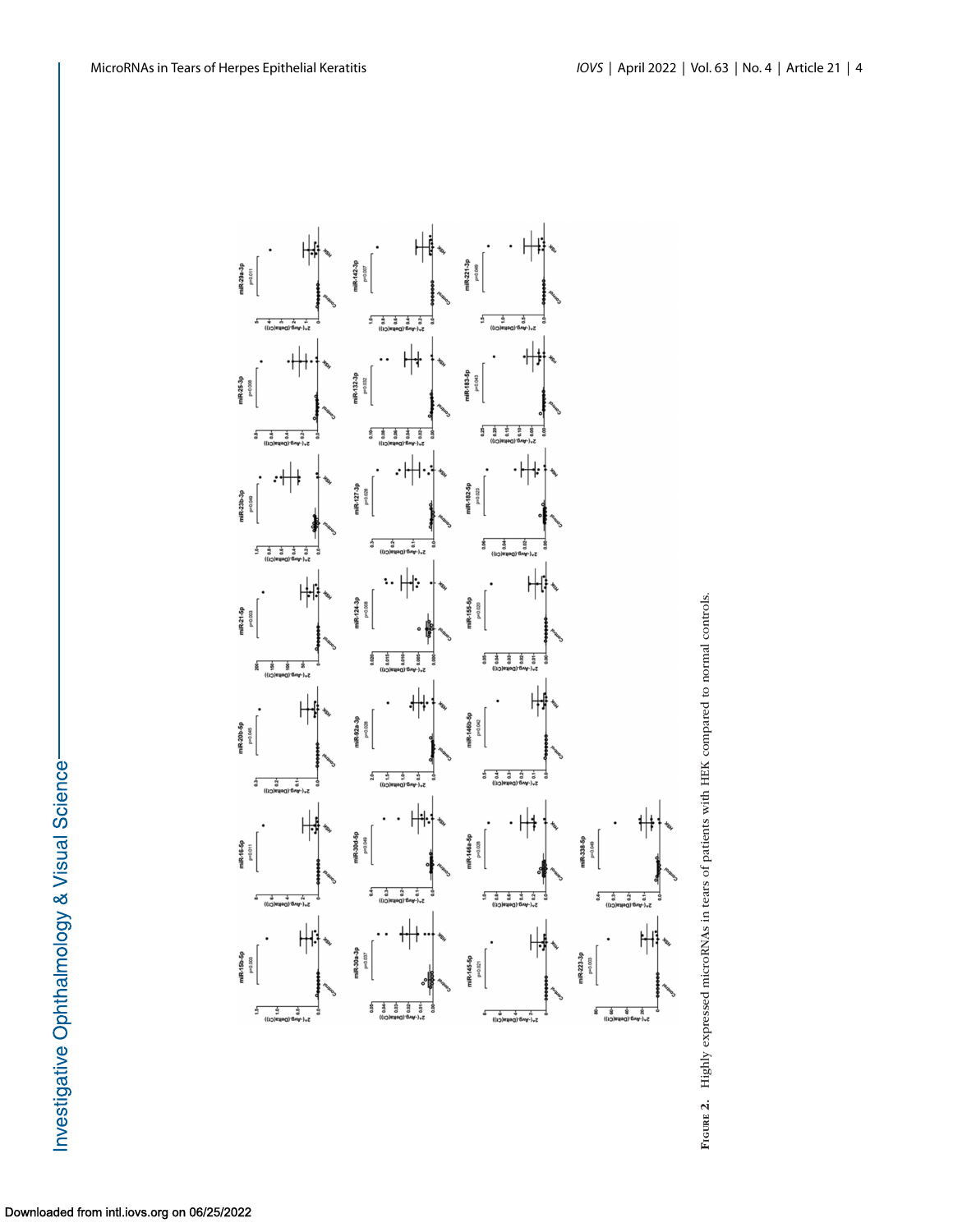<span id="page-4-0"></span>**TABLE 3.** Comparison of Tear MicroRNAs in Patients with HEK with Dendritic Ulcers and Geographic Ulcers

|                      | $\Delta C_T$ <sup>†</sup> (Mean $\pm$ SD) |                                     |                      |  |  |
|----------------------|-------------------------------------------|-------------------------------------|----------------------|--|--|
|                      | <b>HEK Dendritic</b>                      | <b>HEK</b> Geographic               |                      |  |  |
| <b>MicroRNA</b>      | <b>Ulcer</b>                              | <b>Ulcer</b>                        | $\boldsymbol{P}$     |  |  |
|                      |                                           | $3.84 \pm 2.05$                     | 0.480                |  |  |
| $m$ iR-15 $b$ -5 $p$ | $2.29 \pm 2.27$<br>$0.28 \pm 2.81$        |                                     |                      |  |  |
| $m$ iR-16-5 $p$      |                                           | $3.63 \pm 2.75$                     | 0.15                 |  |  |
| $m$ i $R-17-5p$      | $3.69 \pm 2.35$                           | $9.60 \pm 4.59$                     | 0.074                |  |  |
| $m$ iR-20a-5p        | $1.96 \pm 2.28$<br>$4.19 \pm 2.28$        | $8.09 \pm 5.11$<br>$9.77 \pm 4.37$  | 0.077<br>0.074       |  |  |
| $m$ iR-20 $b$ -5 $p$ |                                           |                                     |                      |  |  |
| $m$ iR-21-5 $p$      | $-4.16 \pm 1.25$                          | $-2.43 \pm 2.17$<br>$3.33 \pm 2.62$ | 0.480                |  |  |
| $m$ iR-23b-3p        | $0.97 \pm 0.63$                           |                                     | 0.289                |  |  |
| $m$ iR-25-3p         | $1.90 \pm 1.60$                           | $4.45 \pm 2.31$                     | 0.157                |  |  |
| miR-29a-3p           | $-0.12 \pm 1.69$                          | $3.60 \pm 1.74$                     | $0.034$ <sup>*</sup> |  |  |
| $m$ iR-30a-3p        | $5.76 \pm 1.39$                           | $8.33 \pm 3.67$                     | 0.289                |  |  |
| $m$ iR-30b-5p        | $2.92 \pm 2.16$                           | 7.87 $\pm$ 4.69                     | 0.157                |  |  |
| $miR-30c-5p$         | $3.48 \pm 3.30$                           | $8.00 \pm 4.97$                     | 0.289                |  |  |
| $m$ iR-30d-5p        | $3.07 \pm 2.01$                           | $6.12 \pm 2.29$                     | 0.157                |  |  |
| $m$ iR-34a-5p        | $3.61 \pm 1.59$                           | $8.42 \pm 4.13$                     | 0.077                |  |  |
| $miR-92a-3p$         | $0.71 \pm 1.40$                           | $3.25 \pm 2.62$                     | 0.289                |  |  |
| $m$ iR-93-5 $p$      | $3.52 \pm 3.23$                           | $8.82 \pm 3.89$                     | 0.157                |  |  |
| $m$ iR-99a-5 $p$     | $3.72 \pm 2.28$                           | $9.36 \pm 4.81$                     | 0.154                |  |  |
| $m$ i $R-100-5p$     | $3.57 \pm 1.88$                           | $9.27 \pm 4.90$                     | 0.154                |  |  |
| miR-103a-3p          | $7.09 \pm 5.65$                           | $11.51 \pm 2.83$                    | 0.271                |  |  |
| miR-124-3p           | 7.52 $\pm$ 0.11                           | 7.11 $\pm$ 2.06                     | 0.289                |  |  |
| $m$ iR-125b-5p       | $1.64 \pm 0.97$                           | $4.96 \pm 3.69$                     | 0.480                |  |  |
| miR-127-3p           | $5.39 \pm 0.98$                           | $3.50 \pm 2.40$                     | 0.289                |  |  |
| miR-132-3p           | $4.86 \pm 1.12$                           | $8.21 \pm 4.20$                     | 0.480                |  |  |
| miR-134-5p           | $11.60 \pm 3.32$                          | $12.54 \pm 1.97$                    | 0.569                |  |  |
| miR-137              | $13.52 \pm 0.00$                          | $13.52 \pm 0.00$                    | 1.000                |  |  |
| miR-142-3p           | $2.90 \pm 3.32$                           | $7.14 \pm 4.26$                     | 0.289                |  |  |
| miR-142-5p           | $7.00 \pm 6.16$                           | $13.52 \pm 0.00$                    | 0.078                |  |  |
| miR-143-3p           | $6.62 \pm 6.52$                           | $13.13 \pm 0.77$                    | 0.172                |  |  |
| miR-145-5p           | $3.03 \pm 2.02$                           | $5.39 \pm 2.06$                     | 0.157                |  |  |
| miR-146a-5p          | $1.93 \pm 0.96$                           | $4.13 \pm 2.63$                     | 0.480                |  |  |
| $m$ iR-146b-5p       | $4.35 \pm 2.82$                           | $9.88 \pm 4.26$                     | 0.074                |  |  |
| miR-152-3p           | $4.52 \pm 0.38$                           | $10.65 \pm 4.29$                    | 0.154                |  |  |
| miR-155-5p           | 7.32 $\pm$ 2.47                           | $11.15 \pm 3.05$                    | 0.154                |  |  |
| miR-182-5p           | $6.41 \pm 0.86$                           | $8.81 \pm 4.10$                     | 0.480                |  |  |
| miR-183-5p           | $5.78 \pm 0.26$                           | $8.20 \pm 4.55$                     | 1.000                |  |  |
| $m$ iR-203a-3p       | $0.51 \pm 1.29$                           | $3.25 \pm 4.86$                     | 1.000                |  |  |
| miR-221-3p           | $1.63 \pm 2.96$                           | 7.10 $\pm$ 4.70                     | 0.157                |  |  |
| miR-223-3p           | $-2.46 \pm 3.12$                          | $-0.79 \pm 3.42$                    | 0.724                |  |  |
| miR-302d-5p          | $13.52 \pm 0.00$                          | $11.48 \pm 3.09$                    | 0.186                |  |  |
| miR-338-5p           | $3.82 \pm 0.74$                           | $5.35 \pm 3.61$                     | 1.000                |  |  |
| $m$ iR-365b-3p       | $4.84 \pm 1.97$                           | 7.34 $\pm$ 5.40                     | 0.724                |  |  |
| miR-374c-5p          | 7.55 $\pm$ 5.24                           | $11.63 \pm 3.79$                    | 0.172                |  |  |
| miR-487b-3p          | $13.52 \pm 0.00$                          | $13.07 \pm 0.91$                    | 0.386                |  |  |
|                      |                                           |                                     |                      |  |  |

 $^*P < 0.05$ .

<sup>†</sup> Where  $\Delta C_T = C_T$  (gene of interest) –  $C_T$  (housekeeping gene).

bioinformatics approach to systematically analyze the regulatory roles of differentially expressed miRNAs. Using this method, we determined that genes such as *CD4*, *CD8*, tumor necrosis factor (*TNF*), interferon-γ (*IFN-*γ ), thymidine kinase, and atypical chemokine receptor1 (*ACKR1*) are involved in HEK [\(Fig. 3\)](#page-5-0). These bioinformatic results showed the involvement of immune cells and inflammatory cytokines in HEKs. All subjects responded well to treatment, without exhibiting drug resistance, and it can be predicted that thymine kinase, which activates the antiviral agent from the pro-drug, was well expressed.<sup>25</sup> ACKR1 is a minor blood group antigen expressed in red blood cells, capillaries, and post-capillary venular endothelial cells, $26$  functioning as a **TABLE 4.** Correlation Between Dendritic or Geographic Ulcer Area and MicroRNA Expression in Patients with HEK

|                      | Spearman's Rank-Order           |                  |
|----------------------|---------------------------------|------------------|
| <b>MicroRNA</b>      | Correlation Coefficient $(r_s)$ | $\boldsymbol{P}$ |
| $m$ iR-15b-5 $p$     | $-0.429$                        | 0.397            |
| $m$ iR-16-5 $p$      | 0.029                           | 0.957            |
| $m$ iR-20 $b$ -5 $p$ | 0.232                           | 0.658            |
| $m$ iR-21-5 $p$      | $-0.200$                        | 0.704            |
| $m$ iR-23b-3p        | 0.200                           | 0.704            |
| $m$ iR-25-3 $p$      | $-0.029$                        | 0.957            |
| $m$ iR-29a-3p        | 0.429                           | 0.397            |
| $m$ iR-30a-3p        | $-0.029$                        | 0.957            |
| $miR-30d-5p$         | $-0.086$                        | 0.872            |
| $miR-92a-3p$         | $-0.257$                        | 0.623            |
| miR-124-3p           | $-0.771$                        | 0.072            |
| $m$ iR-127-3p        | $-0.543$                        | 0.266            |
| miR-132-3p           | $-0.371$                        | 0.468            |
| miR-142-3p           | 0.257                           | 0.623            |
| $m$ iR-145-5 $p$     | $-0.086$                        | 0.872            |
| $m$ iR-146a-5p       | $-0.086$                        | 0.872            |
| $m$ iR-146b-5p       | 0.232                           | 0.658            |
| miR-155-5p           | 0.638                           | 0.173            |
| miR-182-5p           | $-0.200$                        | 0.704            |
| miR-183-5p           | $-0.429$                        | 0.397            |
| miR-221-3p           | $-0.086$                        | 0.872            |
| miR-223-3p           | $-0.543$                        | 0.266            |
| miR-338-5p           | $-0.486$                        | 0.329            |

chemokine receptor.<sup>27</sup> Lee et al.<sup>26</sup> concluded that ACKR1 has a role in enhancing leukocyte recruitment to sites of inflammation by facilitating movement of chemokines across the endothelium. We inferred that ACKR1, derived from endothelial cells of the conjunctival or limbal vessel, played a role in promoting the influx of inflammatory cells in HEK. However, further studies are needed regarding the association between ACKR1 and HEK.

In HSV keratitis, HSV infects host corneal epithelial cells, replicates, remains latent in the trigeminal ganglion, and then reactivates. Many factors have been implicated in the activation of recurrent HSV keratitis; in particular, the immune system should be the core of regulation in infections and reactivation of latent infection. Virus replication in the cornea triggers innate immune signaling through the production of cytokines and chemokines in epithelial and stromal corneal cells. In the early stages of infection, there is an influx of inflammatory cells such as neutrophils, natural killer (NK) cells, dendritic cells, and macrophages.<sup>10</sup> Type I interferons (IFN-α and IFN-β), which can be produced by most cell types, including corneal epithelial cells, limit viral spread within tissues. $28$  Commencing at 7 days postinfection, CD4 T cells, which are major drivers of the progression to stromal keratitis, reach the cornea[.10](#page-6-0) CD4 T cells produce various cytokines such as IFN-γ and interleukin (IL)-17[.29,30](#page-6-0) Additional pro-inflammatory cytokines such as IL-1, IL-6, and TNF- $\alpha$  are major drivers of corneal inflammation. $31-33$ 

NK cells are innate lymphocytes that are critical mediators of host immunity to infection, allowing pathogen elimination or limiting viral spread. $34,35$  Humans lacking functional NK cells exhibit increased susceptibility to a variety of viral pathogens, especially herpes viruses, including HSV. Their rapid responses mainly rely on the expression of multiple germ-line-encoded activating receptors that play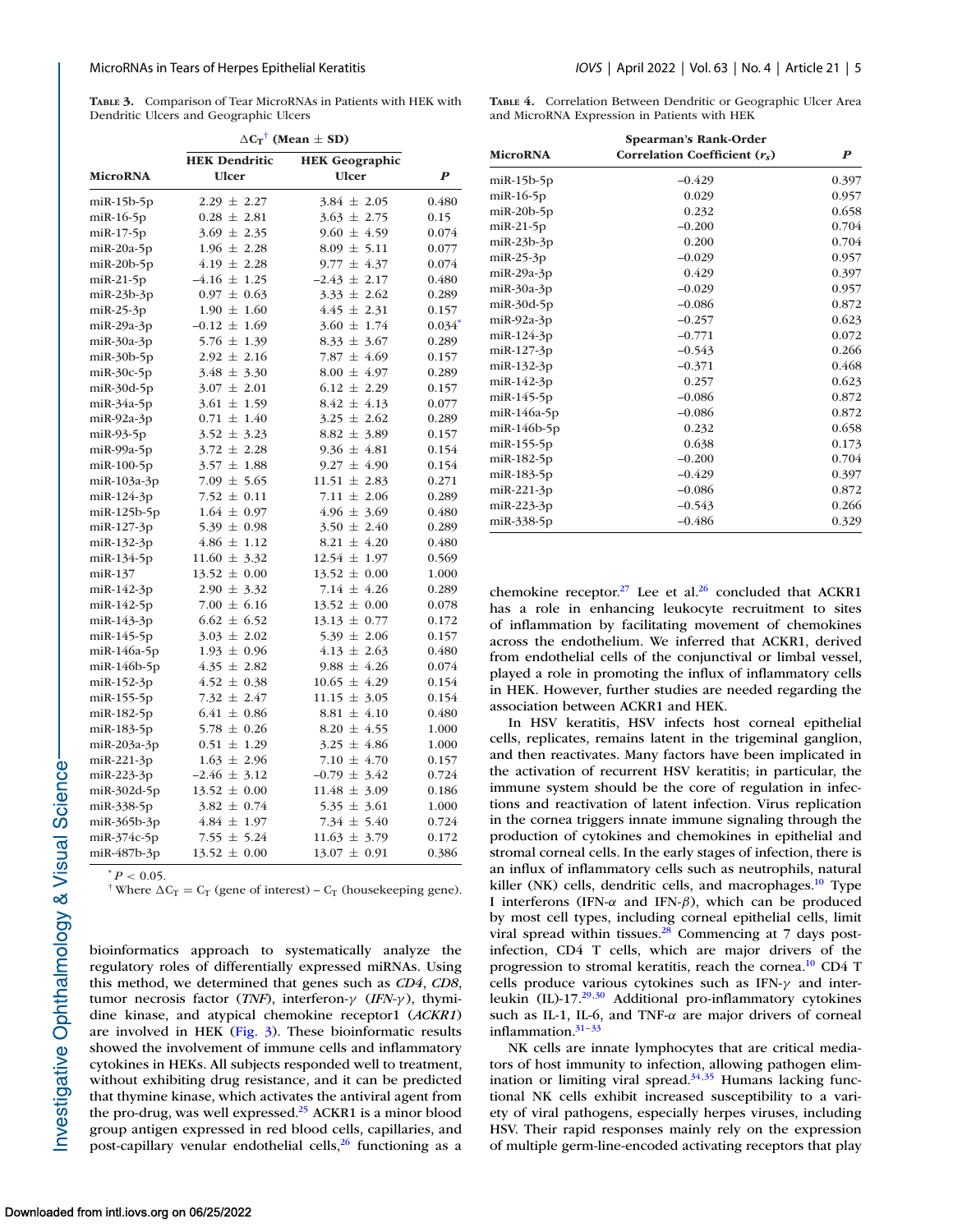<span id="page-5-0"></span>

**FIGURE 3.** Network of miRNAs and their target genes related to herpes keratitis pathogenesis using bioinformatic analysis.

the most relevant roles in the recognition and killing of infected cells. $36,37$ 

Several studies have reported that global loss of miRNAs has a significant effect on NK cell activation and effector function. $38,39$  Bezman et al. $39$  showed that global depletion of either Dicer1 or Dcgr8 in adult mice impaired the ability of NK cells to degranulate or produce IFN-γ . Therefore, it is inferred that the expression of various miRNAs was increased in our study to activate NK cells to remove infected cells during HSV infection. Beaulieu et al.<sup>40</sup> reported the 14 most highly expressed miRNAs in NK cells. Six out of 43 candidate miRNAs were included in those identified in that report. In our study, levels of five (miR-15b, miR-16, miR-21, miR-23b, and miR-29a) of these six miRNAs were significantly increased, which was thought to be due to NK cell action against HSV infection.

NK cells are recognized to share many common features with CD8 T cells, most notably, their shared ability to kill infected cells through direct cytotoxic mechanisms. NK cell supplementation enhances the function of wild-type anti-HSV CD8 T cells. $41,42$  Several studies have reported a significant overlap in specific miRNAs expressed by NK and

CD8 T cells. In this study, miR-15b, miR-16, miR-29a, miR-142-3p, and miR-146 levels were elevated, possibly due to the synergistic action of NK and CD8 T cells.

Several studies have reported an association involving miR-155 and miR-132 in the HSV keratitis mouse model. $43$ Bhela et al.<sup>44</sup> reported that the expression of miR-155 was increased in the cornea of HSV1-infected mice, which plays an important role in herpetic keratitis by regulating the immune system. Additionally, Mulik et al.<sup>45</sup> reported that miR-132 is increased in HSV1-infected corneas and promotes abnormal angiogenesis by targeting Ras-specific GTPaseactivating proteins (RasGAPs). The high expression of miR-155-5p and miR-132-3p identified in this study supports previous studies and showed that they are expressed in human tears in patients with herpetic keratitis, as well as in animal models.

This study had certain limitations. First, the sample size was rather small. Second, this study included several patients with underlying medical conditions. Moreover, there was a lack of clinical data related to disease severity and HSV1 real-time PCR analysis or inflammation-related data, such as tear cytokine levels. However, all patients showed the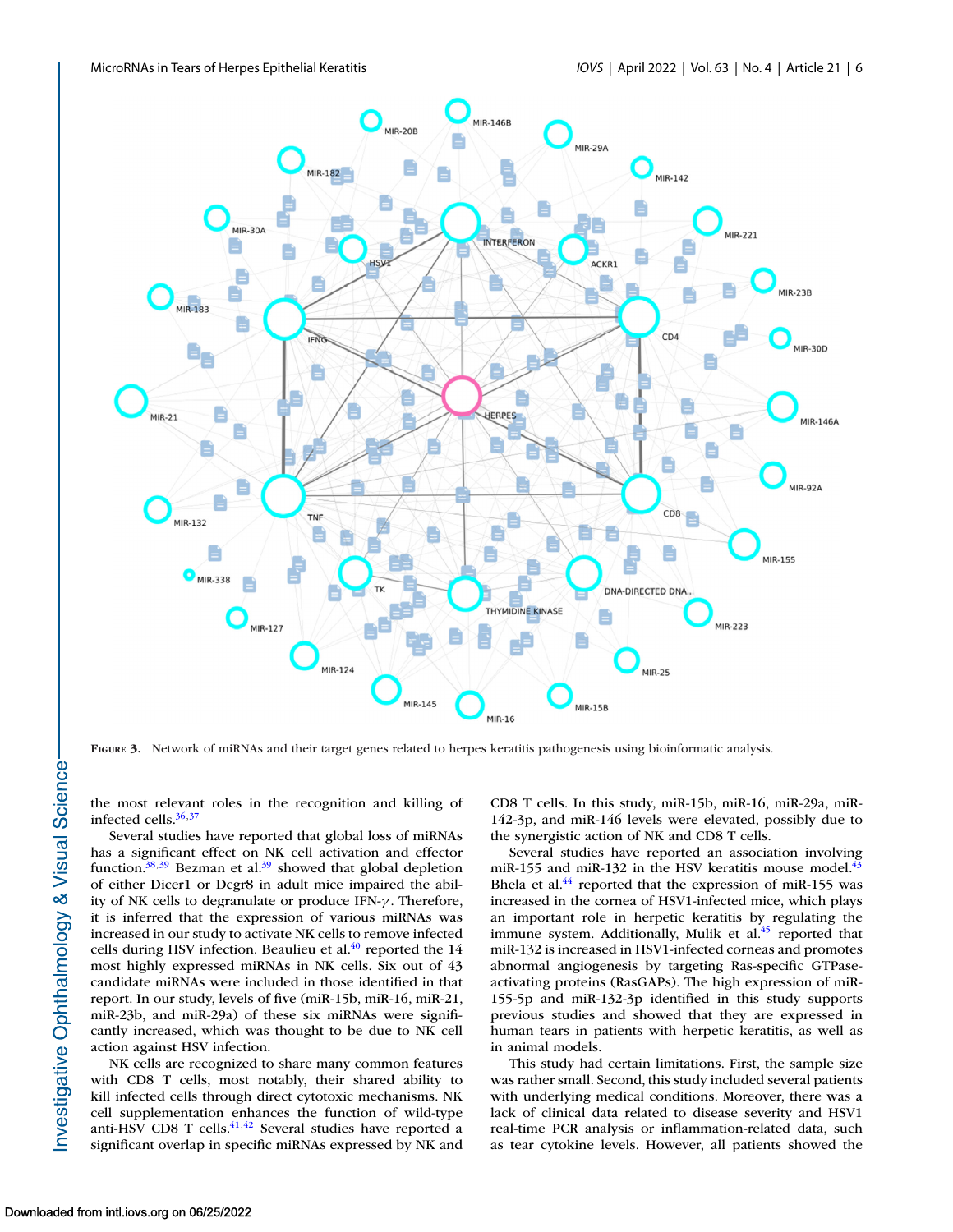<span id="page-6-0"></span>typical clinical features characteristic of HEK and exhibited appropriate responses to treatment. Further studies regarding miRNA analysis in patients with a chronic clinical course or herpes stromal keratitis are needed.

In our study, miR-29a-3p was significantly increased in the dendritic ulcer group compared to the geographic ulcer group. The mechanisms behind the formation of typical dendritic or geographic HSV lesions are not fully understood, but geographic corneal ulcers are recognized as progressed form of dendritic ulcers.<sup>7</sup> Yang et al.<sup>46</sup> reported that miR-29a inhibits influenza A virus infection, probably via the frizzled five receptors. also, Patel et  $al^{47}$  reported that miR-29a expression correlated inversely with active HIV-1 replication. According to previous reports, miR–29a may be a negative regulator of active virus replication. Mir-29a could also inhibit HSV replication, which may suggest the possibility of increased expression in the less severe form of dendritic ulcers, but further studies are needed.

Nevertheless, this study is meaningful in that it is the first to analyze miRNA expression in the tears of patients with HEK, and it is in accordance with the results of previous animal studies. We believe that further research will be helpful in understanding the pathophysiology of herpes keratitis and in the development of new therapeutic targets.

#### *Acknowledgments*

Supported by the Basic Science Research Program through the National Research Foundation of Korea and funded by the Ministry of Science, ICT and Future Planning (2020R1C1C1011696).

Disclosure: **Y.J. Kim**, None; **Y. Yeon**, None; **W.J. Lee**, None; **Y.U. Shin**, None; **H. Cho**, None; **H.W. Lim**, None; **M.H. Kang**, None

#### *References*

- 1. Liesegang TJ. Herpes simplex virus epidemiology and ocular importance. *Cornea.* 2001;20:1–13.
- 2. Farooq AV, Shukla D. Herpes simplex epithelial and stromal keratitis: an epidemiologic update. *Surv Ophthalmol.* 2012;57:448–462.
- 3. Herpetic Eye Disease Study Group. Predictors of recurrent herpes simplex virus keratitis. *Cornea.* 2001;20:123–128.
- 4. Young RC, Hodge DO, Liesegang TJ, Baratz KH. Incidence, recurrence, and outcomes of herpes simplex virus eye disease in Olmsted County, Minnesota, 1976-2007: the effect of oral antiviral prophylaxis. *Arch Ophthalmol.* 2010;128:1178–1183.
- 5. Wilhelmus KR. Antiviral treatment and other therapeutic interventions for herpes simplex virus epithelial keratitis. *Cochrane Database Syst Rev.* 2015;1:CD002898.
- 6. Reynaud C, Rousseau A, Kaswin G, M'garrech M, Barreau E, Labetoulle M. Persistent impairment of quality of life in patients with herpes simplex keratitis. *Ophthalmology.* 2017;124:160–169.
- 7. Hill GM, Ku ES, Dwarakanathan S. Herpes simplex keratitis. *Dis Mon.* 2014;60:239–246.
- 8. Nguyen ML, Blaho JA. Apoptosis during herpes simplex virus infection. *Adv Virus Res.* 2007;69:67–97.
- 9. Goodkin ML, Morton ER, Blaho JA. Herpes simplex virus infection and apoptosis. *Int Rev Immunol.* 2004;23:141– 172.
- 10. Lobo AM, Agelidis AM, Shukla D. Pathogenesis of herpes simplex keratitis: the host cell response and ocular surface sequelae to infection and inflammation. *Ocul Surf.* 2019;17:40–49.
- 11. Wang L, Wang R, Xu C, Zhou H. Pathogenesis of herpes stromal keratitis: immune inflammatory response mediated by inflammatory regulators. *Front Immunol.* 2020;11:766.
- 12. Gimenez F, Suryawanshi A, Rouse BT. Pathogenesis of herpes stromal keratitis–a focus on corneal neovascularization. *Prog Retin Eye Res.* 2013;33:1–9.
- 13. Wuest TR, Carr DJ. VEGF-A expression by HSV-1 infected cells drives corneal lymphangiogenesis. *J Exp Med.* 2010;207:101–115.
- 14. Koujah L, Suryawanshi RK, Shukla D. Pathological processes activated by herpes simplex virus-1 (HSV-1) infection in the cornea. *Cell Mol Life Sci.* 2019;76:405–419.
- 15. Peters L, Meister G. Argonaute proteins: mediators of RNA silencing. *Mol Cell.* 2007;26:611–623.
- 16. Chen K, Rajewsky N. The evolution of gene regulation by transcription factors and microRNAs. *Nat Rev Genet.* 2007;8:93–103.
- 17. Brennecke J, Hipfner DR, Stark A, Russell RB, Cohen SM. *bantam* encodes a developmentally regulated microRNA that controls cell proliferation and regulates the proapoptotic gene hid in *Drosophila*. *Cell.* 2003;113:25–36.
- 18. Li X, Carthew RW. A microRNA mediates EGF receptor signaling and promotes photoreceptor differentiation in the *Drosophila* eye. *Cell.* 2005;123:1267–1277.
- 19. Hohenstein-Blaul NVU, Funke S, Grus FH. Tears as a source of biomarkers for ocular and systemic diseases. *Exp Eye Res.* 2013;117:126–137.
- 20. Turchinovich A, Tonevitsky AG, Burwinkel B. Extracellular miRNA: a collision of two paradigms. *Trends Biochem Sci.* 2016;41:883–892.
- 21. Weber JA, Baxter DH, Zhang S, et al. The microRNA spectrum in 12 body fluids. *Clin Chem.* 2010;56:1733– 1741.
- 22. Pfaffl MW. A new mathematical model for relative quantification in real-time RT-PCR. *Nucleic Acids Res.* 2001; 29:e45.
- 23. Mestdagh P, Van Vlierberghe P, De Weer A, et al. A novel and universal method for microRNA RT-qPCR data normalization. *Genome Biol.* 2009;10:R64.
- 24. Livak KJ, Schmittgen TD. Analysis of relative gene expression data using real-time quantitative PCR and the (-Delta Delta C(T)) method. *Methods.* 2001;25:402–408.
- 25. Huang C-Y, Yao H-W, Wang L-C, Shen F-H, Hsu S-M, Chen S-H. Thymidine kinase-negative herpes simplex virus 1 can efficiently establish persistent infection in neural tissues of nude mice. *J Virol.* 2017;91:e01979–16.
- 26. Lee JS, Frevert CW, Wurfel MM, et al. Duffy antigen facilitates movement of chemokine across the endothelium in vitro and promotes neutrophil transmigration in vitro and in vivo. *J Immunol.* 2003;170:5244–5251.
- 27. Horuk R, Martin A, Hesselgesser J, et al. The Duffy antigen receptor for chemokines: structural analysis and expression in the brain. *J Leukoc Biol.* 1996;59:29–38.
- 28. Hendricks RL, Weber PC, Taylor JL, Koumbis A, Tumpey TM, Glorioso JC. Endogenously produced interferon alpha protects mice from herpes simplex virus type 1 corneal disease. *J Gen Virol.* 1991;72:1601–1610.
- 29. Schoenborn JR, Dorschner MO, Sekimata M, et al. Comprehensive epigenetic profiling identifies multiple distal regulatory elements directing transcription of the gene encoding interferon-gamma. *Nat Immunol.* 2007;8:732–742.
- 30. Molesworth-Kenyon SJ, Yin R, Oakes JE, Lausch RN. IL-17 receptor signaling influences virus-induced corneal inflammation. *J Leukoc Biol.* 2008;83:401–408.